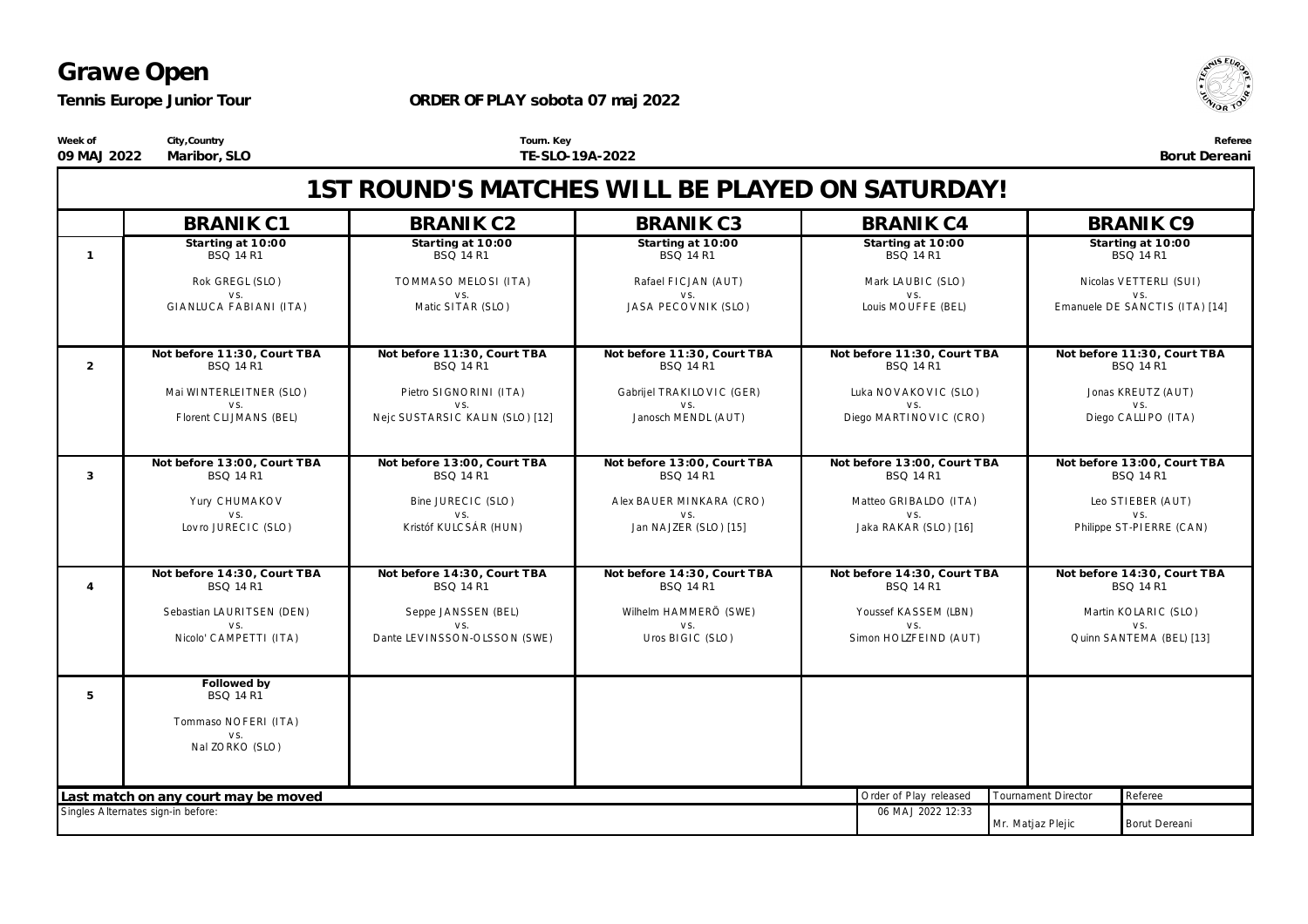*Tennis Europe Junior Tour*

#### **ORDER OF PLAY sobota 07 maj 2022**



 $\sqrt{5}$ Ell

**Borut Dereani**

**Week of 09 MAJ 2022 Maribor, SLO City,Country**

**Tourn. Key TE-SLO-19A-2022**

|                | 1ST ROUND'S MATCHES WILL BE PLAYED ON SATURDAY!                            |                                                 |                                                 |                                                       |                                                                               |                                                 |                                                 |                                                                             |  |
|----------------|----------------------------------------------------------------------------|-------------------------------------------------|-------------------------------------------------|-------------------------------------------------------|-------------------------------------------------------------------------------|-------------------------------------------------|-------------------------------------------------|-----------------------------------------------------------------------------|--|
|                | ZTK C1                                                                     | ZTK <sub>C2</sub>                               | ZTK C5                                          | ZTK C6                                                | ZTK C7                                                                        | ZTK C8                                          | ZTK C9                                          | ZTK C10                                                                     |  |
| $\mathbf{1}$   | Starting at 10:00<br>GSQ 14 R1                                             | Starting at 10:00<br>GSQ 14 R1                  | Starting at 10:00<br>GSQ 14 R1                  | Starting at 10:00<br>GSQ 14 R1                        | Starting at 10:00<br>GSQ 14 R1                                                | Starting at 10:00<br>GSQ 14 R1                  | Starting at 10:00<br>GSQ 14 R1                  | Starting at 10:00<br>GSQ 14 R1                                              |  |
|                | Karolina TRNKOVSKI (SLO)<br>VS.                                            | Beatrice BRUNI (ITA)<br>VS.                     | Leticija PIPAN (SLO)<br>VS.                     | Laura BASAILOVIC (SLO) [7]<br>VS.                     | Lana SREJIC (AUT)<br>VS.                                                      | Amelie MUJIC (AUT)<br>VS.                       | Matilde Licia BIANCHI (ITA) [6]<br>VS.          | Noor VANSPAUWEN (BEL) [8]<br>VS.                                            |  |
|                | IRENE FRISO (ITA)                                                          | Pika LAMOVŠEK (SLO) [9] Lio MOERBEEK (BEL) [13] |                                                 | Giorgia Simonetta CECILIOT (ITA)                      | Nickole LAUDICINO (ITA) [11]                                                  | Alessia Maria MINZAT (ROU)                      | Ema MASTNAK (SLO)                               | Lili ŠTUSAJ (SLO)                                                           |  |
| 2              | Not before 11:30, Court TBA<br><b>BSQ 16 R1</b>                            | Not before 11:30, Court TBA<br><b>BSQ 16 R1</b> | Not before 11:30, Court TBA<br><b>BSQ 16 R1</b> | Not before 11:30, Court TBA<br>GSQ 14 R1              | Not before 11:30, Court TBA<br>GSQ 14 R1                                      | Not before 11:30, Court TBA<br>GSQ 14 R1        | Not before 11:30, Court TBA<br><b>BSQ 16 R1</b> | Not before 11:30, Court TBA<br>BSQ 16 R1                                    |  |
|                | Nejc VRABL (SLO)                                                           | Mate Samuel BERES (HUN) LORENZO BALDUCCI (ITA)  |                                                 | Lejla DRLJO (SRB)                                     | Emma SERIO (ITA)                                                              | Matilde MODENA (ITA)                            | Francis Alexander Lendvay THORESEN (NOR)        | Niko KOVACEVIC (CRO)                                                        |  |
|                | VS.<br>Hugo JOHANSSON (SWE)                                                | VS.<br>Jernej PLOJ (SLO)                        | VS.<br>Johan Otto CHRISTENSEN-SCHEEL (NOR) [13] | VS.<br>Lina STRASSLE (SUI) [10] NEA JERCOG (CRO) [12] | VS.                                                                           | VS.<br>Lena BRATIC (MNE) [14]                   | VS.<br>Maj CERAR ZILIC (SLO)                    | VS.<br>Davide COVI (ITA)                                                    |  |
| $\mathbf{3}$   | Not before 13:00, Court TBA<br><b>BSQ 16 R1</b>                            | Not before 13:00, Court TBA<br><b>BSQ 16 R1</b> | Not before 13:00. Court TBA<br><b>BSQ 16 R1</b> | Not before 13:00, Court TBA<br><b>BSQ 16 R1</b>       | Not before 13:00, Court TBA<br><b>BSQ 16 R1</b>                               | Not before 13:00, Court TBA<br><b>BSQ 16 R1</b> | Not before 13:00. Court TBA<br><b>BSQ 16 R1</b> | Not before 13:00, Court TBA<br><b>BSQ 16 R1</b>                             |  |
|                | Beka PIŽURICA (CRO)                                                        | Tamaki SUGIMOTO (JPN)                           | Niko NADALI (CRO)                               |                                                       | Maximilian KELLNER (AUT) RENON FUNAZUMI (JPN)                                 | Juraj HORVAT (CRO)<br>VS.                       | Roko NOVAKOVIC (CRO)                            | Rok KOBLAR (SLO)<br>VS.                                                     |  |
|                | Klemen SKORJANC (SLO)                                                      | GAŠPER HADŽIAGIC (SLO)                          | Nal ROT (SLO)                                   |                                                       | Christopher MORLAND (NOR) Marko CACKOV (SLO) [16]                             | Daniil GANUSEVYCH GOTTARDO (ITA) [14]           |                                                 | A leks MUZLOVIC (SLO) Duccio CACIOLLI (ITA) [10]                            |  |
| $\overline{4}$ | Not before 14:30, Court TBA<br><b>BSQ 16 R1</b>                            | Not before 14:30, Court TBA<br><b>BSQ 16 R1</b> | Not before 14:30, Court TBA<br>BSQ 16 R1        | Not before 14:30, Court TBA<br><b>BSQ 16 R1</b>       | Not before 14:30, Court TBA<br>BSQ 16 R1                                      | Not before 14:30, Court TBA<br><b>BSQ 16 R1</b> | BSQ 16 R1                                       | Not before 14:30, Court TBA Not before 14:30, Court TBA<br><b>BSQ 16 R1</b> |  |
|                | Nikolas CAR (SLO)<br>VS.                                                   | Zan MASTNAK (SLO)<br>VS.                        | Mauro MAVRACIC (CRO)<br>VS.                     | Mihail VRABEVSKI (BUL)<br>VS.                         | Andrea KLARIC (CRO)<br>VS.                                                    | Max HANDL (AUT)<br>VS.                          | Marcus TOFFT (DEN)<br>VS.                       | Gabriele SIMONINI (ITA)<br>VS.                                              |  |
|                | LEONARDO PENASA (ITA) [11]                                                 | Dimitrios SARAGIOTIS (GRE)                      | Luca BENETTI (ITA)                              |                                                       | Lorenzo FEDERIGHI (ITA) Harald Emil HOLMER (DEN) Daniil SOKRUTENKO (UKR) [15] |                                                 | Andraz ROZMAN (SLO)                             | Blaz STEBLAJ (SLO) [12]                                                     |  |
| 5              | Followed by<br><b>BSQ 16 R1</b>                                            | Followed by<br><b>BSQ 16 R1</b>                 |                                                 |                                                       |                                                                               |                                                 |                                                 |                                                                             |  |
|                | Luka MADZAREVIC (SRB)                                                      | Nikita ABRAMKIN                                 |                                                 |                                                       |                                                                               |                                                 |                                                 |                                                                             |  |
|                | VS.<br>A medeo BERGO ZZA (ITA)                                             | VS.<br>Jan MAHMET (CRO)                         |                                                 |                                                       |                                                                               |                                                 |                                                 |                                                                             |  |
|                |                                                                            |                                                 |                                                 |                                                       |                                                                               |                                                 |                                                 |                                                                             |  |
|                | Last match on any court may be moved<br>Singles Alternates sign-in before: |                                                 |                                                 |                                                       |                                                                               | Order of Play released<br>06 MAJ 2022 12:33     | Tournament Director                             | Referee                                                                     |  |
|                | Mr. Matjaz Plejic<br>Borut Dereani                                         |                                                 |                                                 |                                                       |                                                                               |                                                 |                                                 |                                                                             |  |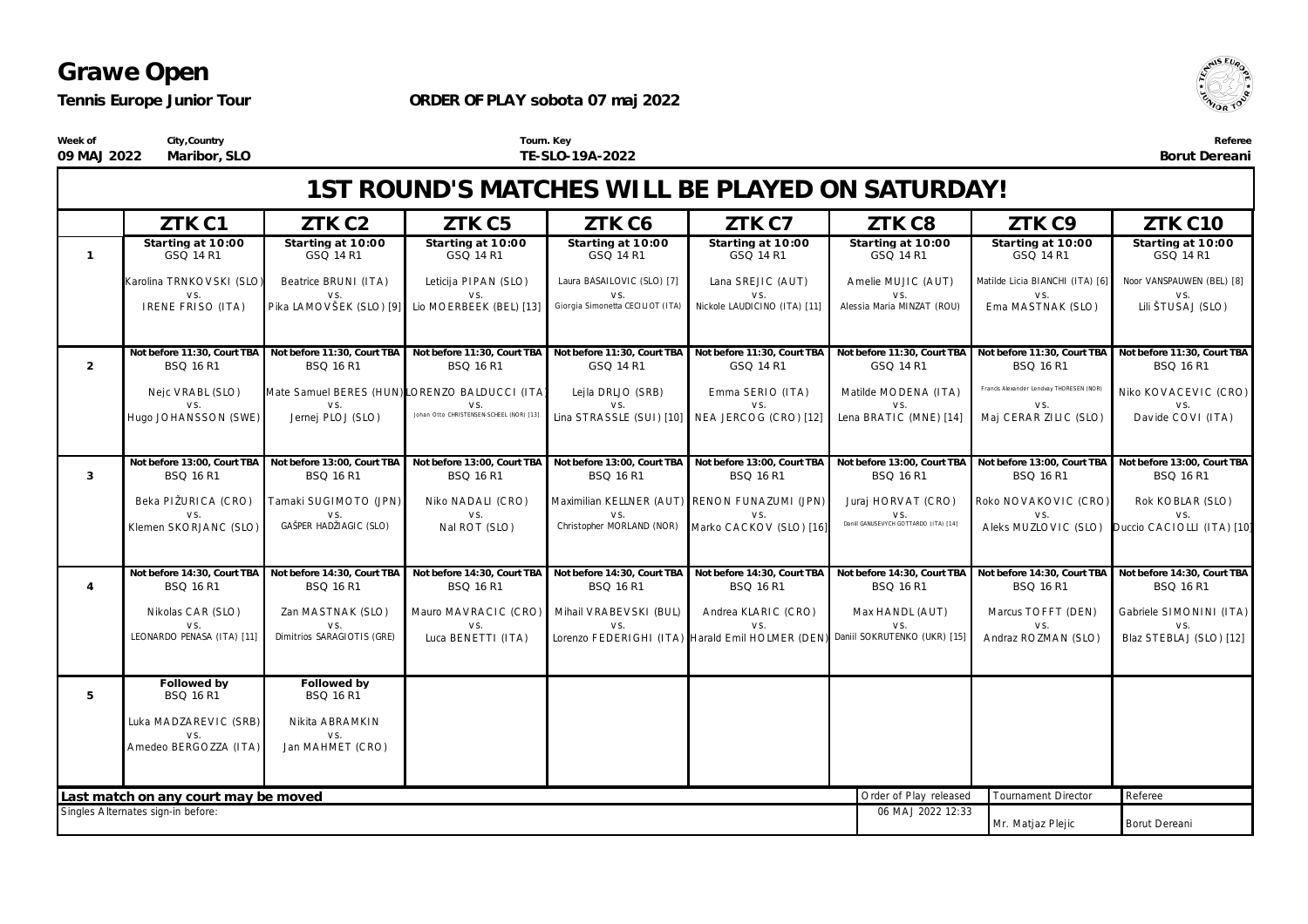*Tennis Europe Junior Tour*

 LOGRIPPO, Mattia LADIC, Lukas

 NAJZER, Jan RAKAR, Jaka

#### **BS14 - BOYS SINGLES 14 QUALIFYING**



Borut Dereani

| Week of<br>09 MAJ 2022             |     |            |                    | City, Country<br>Maribor, SLO                         |                                             | Tourn. Key<br>TE-SLO-19A-2022 | Referee<br>Borut Dereani          |
|------------------------------------|-----|------------|--------------------|-------------------------------------------------------|---------------------------------------------|-------------------------------|-----------------------------------|
|                                    | St. | Rank Cnty  |                    | Round 1                                               | Round 2                                     | Finals                        | Qualifiers                        |
| 1                                  |     | 278        |                    | AUT HEMETZBERGER, Jan [1]                             |                                             |                               |                                   |
| $\overline{2}$                     |     |            |                    | Bye                                                   | HEMETZBERGER, Jan [1]                       |                               |                                   |
| $\overline{3}$                     |     | 1089       |                    | SLO   LAUBIC, Mark                                    |                                             |                               |                                   |
| $\overline{4}$                     |     | 677        |                    | BEL MOUFFE, Louis                                     |                                             |                               |                                   |
| 5<br>$\sqrt{6}$                    |     |            |                    | DEN LAURITSEN, Sebastian<br>ITA CAMPETTI, Nicolo'     |                                             |                               |                                   |
| 7                                  |     |            |                    | Bye                                                   |                                             |                               |                                   |
| 8                                  |     | 592        |                    | ROU CIUPA, Vlad [10]                                  | CIUPA, Vlad [10]                            |                               |                                   |
| 9                                  |     | 292        |                    | SUI   FLURI, Mateo [2]                                | FLURI, Mateo [2]                            |                               |                                   |
| $\overline{10}$<br>11              |     |            |                    | Bye<br>ITA MELOSI, TOMMASO                            |                                             |                               |                                   |
| 12                                 |     |            |                    | SLO SITAR, Matic                                      |                                             |                               |                                   |
| 13                                 |     |            |                    | GER   TRAKILOVIC, Gabrijel                            |                                             |                               |                                   |
| 14                                 |     | 980        |                    | AUT MENDL, Janosch                                    |                                             |                               |                                   |
| 15                                 |     |            |                    | Bye                                                   | KUŠAR STOJAKOVIC, M [9]                     |                               |                                   |
| 16<br>17                           |     | 556<br>317 |                    | SLO KUŠAR STOJAKOVIC, M [9]<br>CRO DUMBOVIC, Ivan [3] |                                             |                               |                                   |
| 18                                 |     |            |                    | Bye                                                   | DUMBOVIC, Ivan [3]                          |                               |                                   |
| 19                                 |     |            |                    | SLO GREGL, Rok                                        |                                             |                               |                                   |
| 20                                 |     |            |                    | ITA FABIANI, GIANLUCA                                 |                                             |                               |                                   |
| 21                                 |     | 758        |                    | SLO WINTERLEITNER, Mai                                |                                             |                               |                                   |
| $\overline{22}$<br>$\overline{23}$ |     |            | BEL                | CLIJMANS, Florent<br>Bye                              |                                             |                               |                                   |
| 24                                 |     | 592        |                    | AUT RASER, Felix [11]                                 | RASER, Felix [11]                           |                               |                                   |
| $\overline{25}$                    |     | 330        |                    | GER HORNECKER, Ben [4]                                | HORNECKER, Ben [4]                          |                               |                                   |
| 26                                 |     |            |                    | Bye                                                   |                                             |                               |                                   |
| 27                                 |     |            |                    | ITA NOFERI, Tommaso                                   |                                             |                               |                                   |
| 28<br>29                           |     | 1257       |                    | 1257 SLO ZORKO, Nal<br>BEL JANSSEN, Seppe             |                                             |                               |                                   |
| 30                                 |     |            |                    | SWE LEVINSSON-OLSSON, Dante                           |                                             |                               |                                   |
| 31                                 |     |            |                    | ITA SIGNORINI, Pietro                                 |                                             |                               |                                   |
| $\overline{32}$                    |     | 592        |                    | SLO SUSTARSIC KALIN, N[12]                            |                                             |                               |                                   |
| $\overline{33}$                    |     | 366        |                    | CRO JUTRESA, Hrvoje [5]                               | JUTRESA, Hrvoje [5]                         |                               |                                   |
| 34<br>35                           |     |            |                    | Bye<br>1046 SWE HAMMERÖ, Wilhelm                      |                                             |                               |                                   |
| $\overline{36}$                    |     |            |                    | 1257 SLO BIGIC, Uros                                  |                                             |                               |                                   |
| 37                                 |     | 758        |                    | AUT FICJAN, Rafael                                    |                                             |                               |                                   |
| $\overline{38}$                    |     |            |                    | SLO PECOVNIK, JASA                                    |                                             |                               |                                   |
| 39<br>40                           |     | 779<br>608 | SUI                | VETTERLI, Nicolas<br>ITA   DE SANCTIS, E [14]         |                                             |                               |                                   |
| 41                                 |     | 384        |                    | BURMAKIN, Alexander [6]                               |                                             |                               |                                   |
| 42                                 |     |            |                    | Bye                                                   | BURMAKIN, Alexander [6]                     |                               |                                   |
| 43                                 |     |            |                    | 800   SLO   NOVAKOVIC, Luka                           |                                             |                               |                                   |
| 44                                 |     |            |                    | 677 CRO MARTINOVIC, Diego                             |                                             |                               |                                   |
| 45<br>46                           |     |            | <b>ITA</b>         | AUT   KREUTZ, Jonas<br>CALLIPO, Diego                 |                                             |                               |                                   |
| 47                                 |     | 840        |                    | SLO KOLARIC, Martin                                   |                                             |                               |                                   |
| 48                                 |     | 608        | BEL                | SANTEMA, Quinn [13]                                   |                                             |                               |                                   |
| 49                                 |     | 482        | ITA                | LOGRIPPO, Mattia [7]                                  | LOGRIPPO, Mattia [7]                        |                               |                                   |
| 50                                 |     |            |                    | Bye                                                   |                                             |                               |                                   |
| 51<br>52                           |     | 980        | SLO I              | CHUMAKOV, Yury<br>JURECIC, Lovro                      |                                             |                               |                                   |
| $\overline{53}$                    |     |            |                    | AUT STIEBER, Leo                                      |                                             |                               |                                   |
| 54                                 |     |            | CAN                | ST-PIERRE, Philippe                                   |                                             |                               |                                   |
| 55                                 |     | 1089       |                    | CRO BAUER MINKARA, Alex                               |                                             |                               |                                   |
| 56                                 |     | 621        | SLO                | NAJZER, Jan [15]                                      |                                             |                               |                                   |
| 57<br>58                           |     | 529        |                    | CRO LADIC, Lukas [8]<br>Bye                           | LADIC, Lukas [8]                            |                               |                                   |
| 59                                 |     |            | <b>SLO</b>         | JURECIC, Bine                                         |                                             |                               |                                   |
| 60                                 |     | 723        |                    | HUN KULCSÁR, Kristóf                                  |                                             |                               |                                   |
| 61                                 |     |            |                    | LBN   KASSEM, Youssef                                 |                                             |                               |                                   |
| 62                                 |     | 902        |                    | AUT HOLZFEIND, Simon                                  |                                             |                               |                                   |
| 63<br>64                           |     | 644        | ITA.<br><b>SLO</b> | GRIBALDO, Matteo                                      |                                             |                               |                                   |
|                                    |     |            |                    | RAKAR, Jaka [16]                                      |                                             |                               |                                   |
|                                    |     |            |                    | # Seeded Players                                      |                                             | # Alternates<br>Replacing     | Draw date/time: 06 MAJ 2022 19:24 |
| EVAIS EVAD                         |     |            |                    | 1 HEMETZBERGER, Jan                                   | 9 KUŠAR STOJAKOVIC, Mihael                  |                               | Last Direct Acceptance            |
|                                    |     |            |                    | 2 FLURI, Mateo                                        | 10 CIUPA, Vlad                              |                               |                                   |
|                                    |     |            |                    | 3 DUMBOVIC, Ivan<br>4 HORNECKER, Ben                  | 11 RASER, Felix<br>12 SUSTARSIC KALIN, Nejc |                               | Player representatives            |
|                                    |     |            |                    | 5 JUTRESA, Hrvoje                                     | 13 SANTEMA, Quinn                           |                               |                                   |
| <b>ENIOR</b>                       |     | $\hat{P}$  |                    | 6 BURMAKIN, Alexander<br>LOGRIPPO Mattia              | 14 DE SANCTIS, Emanuele<br>15 NAJZER Jan    |                               | Signature                         |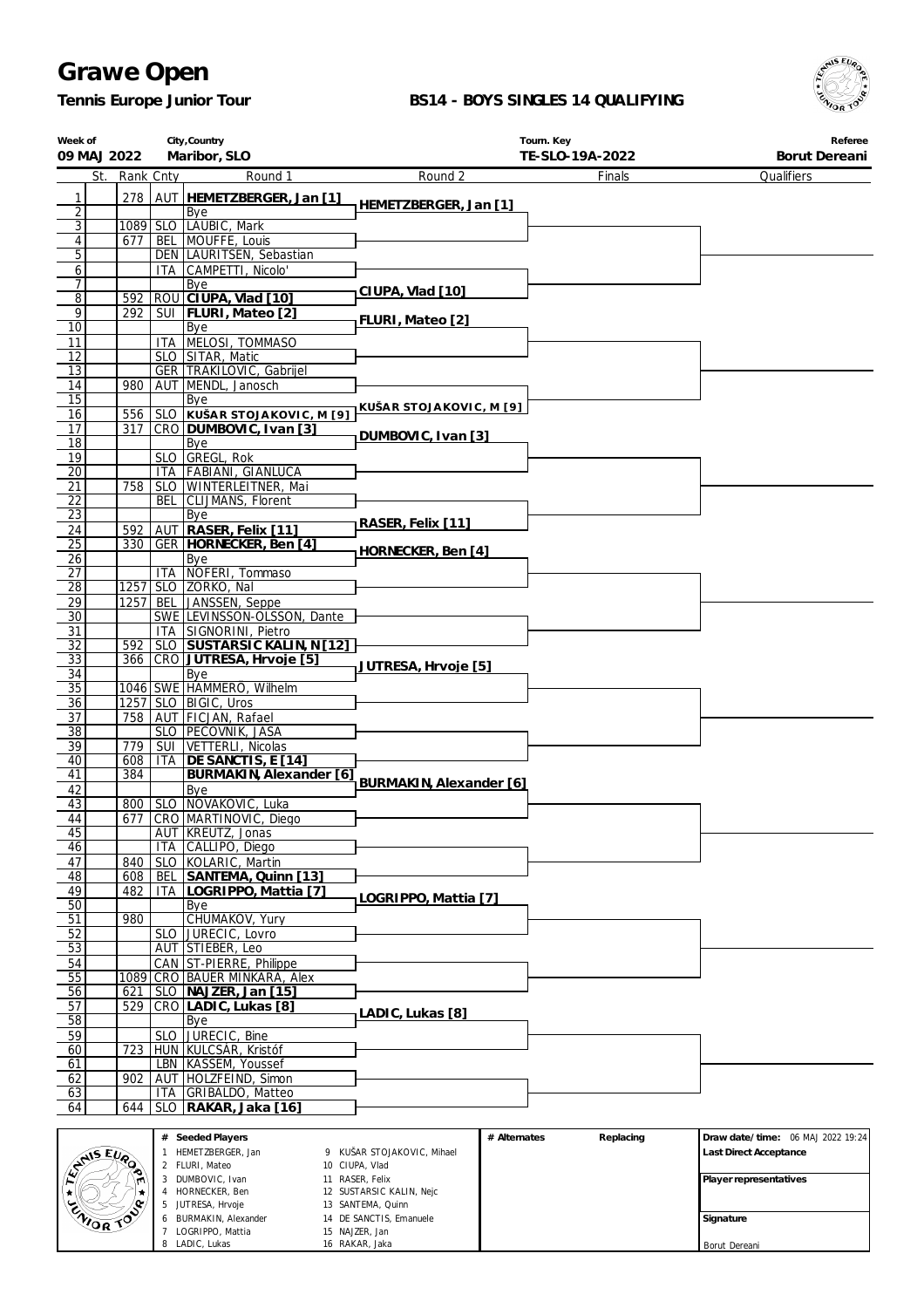*Tennis Europe Junior Tour*

### **GS14 - GIRLS SINGLES 14 QUALIFYING**



| Week of<br>09 MAJ 2022 |               | City, Country<br>Maribor, SLO     | Tourn. Key<br>TE-SLO-19A-2022 | Referee<br>Borut Dereani |
|------------------------|---------------|-----------------------------------|-------------------------------|--------------------------|
|                        | St. Rank Cnty | Round 1                           | Finals                        | Qualifiers               |
|                        |               |                                   |                               |                          |
| $\mathbf{1}$           |               | 357 CRO ALJINOVIC, Leona [1]      | ALJINOVIC, Leona [1]          |                          |
| $\overline{2}$         |               | Bye                               |                               |                          |
| 3                      |               | SLO TRNKOVSKI, Karolina           |                               |                          |
| 4                      |               | ITA FRISO, IRENE                  |                               |                          |
| 5                      |               | 743   SLO SEMENIC, Karolina [2]   |                               |                          |
| 6                      |               | Bye                               | SEMENIC, Karolina [2]         |                          |
| $\overline{7}$         |               | AUT MUJIC, Amelie                 |                               |                          |
| $\, 8$                 |               | ROU MINZAT, Alessia Maria         |                               |                          |
| 9                      |               | 772   SLO   FLEISCHMAN, Jerca [3] |                               |                          |
| 10                     |               | Bye                               | FLEISCHMAN, Jerca [3]         |                          |
| 11                     |               | SRB DRLJO, Lejla                  |                               |                          |
| 12                     |               | 1026 SUI STRASSLE, Lina [10]      |                               |                          |
| 13                     |               | 810   BEL   EENNAES, Marie [4]    |                               |                          |
| 14                     |               | Bye                               | EENNAES, Marie [4]            |                          |
| 15                     |               | ITA SERIO, Emma                   |                               |                          |
| 16                     |               | <u>1066 CRO JERCOG, NEA [12]</u>  |                               |                          |
| 17                     |               | 875   CRO SZABO, Mia Bonnie [5]   |                               |                          |
| 18                     |               | Bye                               | SZABO, Mia Bonnie [5]         |                          |
|                        |               |                                   |                               |                          |
| 19                     |               | ITA   BRUNI, Beatrice             |                               |                          |
| 20                     |               | 994   SLO LAMOVŠEK, Pika [9]      |                               |                          |
| 21                     | 902           | ITA BIANCHI, Matilde Licia [6]    |                               |                          |
| <u>22</u>              |               | SLO MASTNAK, Ema                  |                               |                          |
| 23                     |               | SLO PIPAN, Leticija               |                               |                          |
| 24                     |               | 1142 BEL MOERBEEK, Lio [13]       |                               |                          |
| 25                     |               | 994   SLO   BASAILOVIC, Laura [7] |                               |                          |
| <u>26</u>              |               | ITA CECILIOT, Giorgia Simonetta   |                               |                          |
| 27                     |               | AUT SREJIC, Lana                  |                               |                          |
| 28                     |               | 1066 ITA LAUDICINO, Nickole [11]  |                               |                          |
| 29                     | 994 l         | BEL VANSPAUWEN, Noor [8]          |                               |                          |
| 30                     |               | <u>SLO STUSAJ, Lili</u>           |                               |                          |
| 31                     |               | ITA MODENA, Matilde               |                               |                          |
| 32                     |               | <u>1188 MNE BRATIC, Lena [14]</u> |                               |                          |

|                  | Seeded Players<br>#      | Replacing<br># Alternates |  | Draw date/time: 06 MAJ 2022 19:25 |                               |
|------------------|--------------------------|---------------------------|--|-----------------------------------|-------------------------------|
| <b>AIS EVA</b>   | ALJINOVIC, Leona         | 9 LAMOVŠEK, Pika          |  |                                   | <b>Last Direct Acceptance</b> |
|                  | 2 SEMENIC, Karolina      | 10 STRASSLE, Lina         |  |                                   |                               |
|                  | FLEISCHMAN, Jerca        | 11 LAUDICINO, Nickole     |  |                                   | Player representatives        |
|                  | EENNAES, Marie           | 12 JERCOG, NEA            |  |                                   |                               |
| စ-               | SZABO, Mia Bonnie        | 13 MOERBEEK, Lio          |  |                                   |                               |
| <b>ENIOR TOP</b> | 6 BIANCHI, Matilde Licia | 14 BRATIC, Lena           |  |                                   | Signature                     |
|                  | BASAILOVIC, Laura        |                           |  |                                   |                               |
|                  | 8 VANSPAUWEN, Noor       |                           |  |                                   | Borut Dereani                 |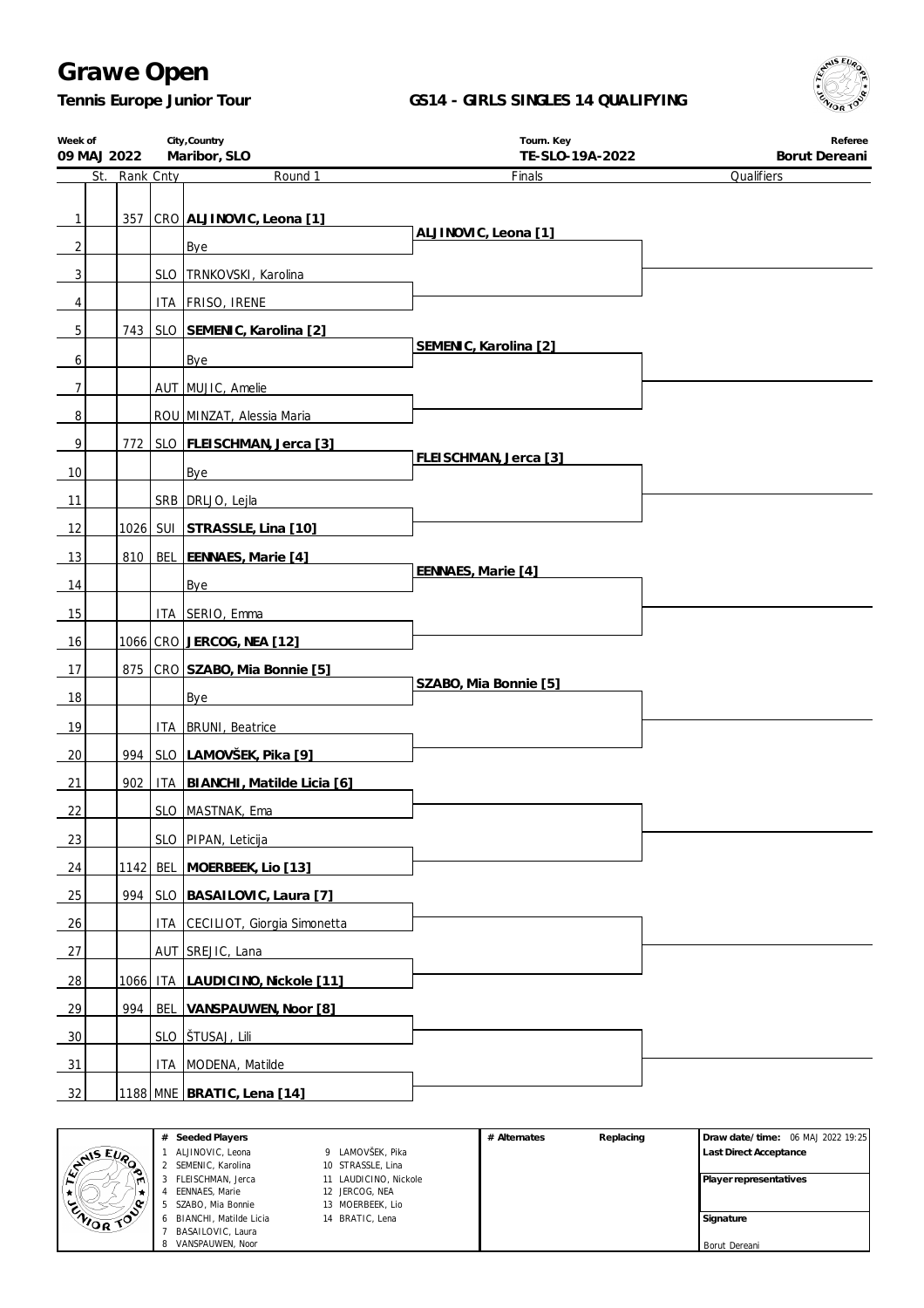*Tennis Europe Junior Tour*

 BONIVENTO, Pietro Augusto ZANINI, Andrea BALEJA, Konor

 GANUSEVYCH GOTTARDO, Daniil SOKRUTENKO, Daniil CACKOV, Marko

Borut Dereani

#### **BS16 - BOYS SINGLES 16 QUALIFYING**



| Week of<br>09 MAJ 2022           |                             |            | City, Country<br>Maribor, SLO                                 |                                                                     | Tourn. Key<br>TE-SLO-19A-2022 | Referee<br>Borut Dereani          |
|----------------------------------|-----------------------------|------------|---------------------------------------------------------------|---------------------------------------------------------------------|-------------------------------|-----------------------------------|
| St.                              | Rank Cnty                   |            | Round 1                                                       | Round 2                                                             | Finals                        | Qualifiers                        |
| 1                                | 460                         |            | BEL   MEERMANS, Tibo [1]                                      |                                                                     |                               |                                   |
| $\overline{2}$                   |                             |            | Bye                                                           | MEERMANS, Tibo [1]                                                  |                               |                                   |
| $\overline{3}$<br>$\overline{4}$ |                             |            | 2156 NOR THORESEN, F<br>SLO CERAR ZILIC, Maj                  |                                                                     |                               |                                   |
| 5                                |                             |            | CRO KOVACEVIC, Niko                                           |                                                                     |                               |                                   |
| 6                                |                             |            | ITA COVI, Davide                                              |                                                                     |                               |                                   |
| 7<br>$\overline{8}$              | 954                         |            | Bye<br>BUL PETROV, Rosen [9]                                  | PETROV, Rosen [9]                                                   |                               |                                   |
| 9                                | 482                         |            | SRB STOJOVIC, VIKTOR [2]                                      |                                                                     |                               |                                   |
| $\overline{10}$                  |                             |            | Bye                                                           | STOJOVIC, VIKTOR [2]                                                |                               |                                   |
| 11                               |                             |            | CRO PIŽURICA, Beka                                            |                                                                     |                               |                                   |
| 12<br>13                         |                             |            | 2370 SLO SKORJANC, Klemen<br>JPN SUGIMOTO, Tamaki             |                                                                     |                               |                                   |
| 14                               |                             |            | SLO HADŽIAGIC, GAŠPER                                         |                                                                     |                               |                                   |
| $\overline{15}$                  |                             |            | SLO CAR, Nikolas                                              |                                                                     |                               |                                   |
| 16<br>17                         | 997                         |            | ITA PENASA, LEONARDO [11]<br>649   SLO   SMARCAN, Leon [3]    |                                                                     |                               |                                   |
| 18                               |                             |            | Bye                                                           | SMARCAN, Leon [3]                                                   |                               |                                   |
| 19                               |                             |            | 1742 CRO MAVRACIC, Mauro                                      |                                                                     |                               |                                   |
| $\overline{20}$                  |                             |            | ITA   BENETTI, Luca                                           |                                                                     |                               |                                   |
| 21<br>$\overline{22}$            |                             |            | 2370 AUT KELLNER, Maximilian<br>1806 NOR MORLAND, Christopher |                                                                     |                               |                                   |
| $\overline{23}$                  |                             |            | SLO KOBLAR, Rok                                               |                                                                     |                               |                                   |
| 24                               | 964                         |            | ITA CACIOLLI, Duccio [10]                                     |                                                                     |                               |                                   |
| $\overline{25}$                  | 666                         |            | NOR JUUHL SIVERTSEN, S [4]                                    | JUUHL SIVERTSEN, S [4]                                              |                               |                                   |
| 26<br>27                         |                             |            | Bye<br>HUN   BERES, Mate Samuel                               |                                                                     |                               |                                   |
| $\overline{28}$                  |                             |            | 2311 SLO PLOJ, Jernej                                         |                                                                     |                               |                                   |
| 29                               |                             |            | SLO   MASTNAK, Zan                                            |                                                                     |                               |                                   |
| $\overline{30}$<br>31            |                             |            | 2370 GRE SARAGIOTIS, Dimitrios<br>CRO HORVAT, Juraj           |                                                                     |                               |                                   |
| $\overline{32}$                  | 1197                        |            | ITA GANUSEVYCH GOTTARDO, D [14]                               |                                                                     |                               |                                   |
| 33                               | 724                         |            | SRB BJELOBRK, Jovan [5]                                       | BJELOBRK, Jovan [5]                                                 |                               |                                   |
| 34                               |                             |            | Bye                                                           |                                                                     |                               |                                   |
| $\overline{35}$<br>36            |                             |            | CRO NOVAKOVIC, Roko<br>SLO MUZLOVIC, Aleks                    |                                                                     |                               |                                   |
| $\overline{37}$                  |                             |            | <b>BUL VRABEVSKI, Mihail</b>                                  |                                                                     |                               |                                   |
| $\overline{38}$                  |                             |            | ITA   FEDERIGHI, Lorenzo                                      |                                                                     |                               |                                   |
| 39<br>40                         |                             |            | JPN FUNAZUMI, RENON<br>1629 SLO CACKOV, Marko [16]            |                                                                     |                               |                                   |
| 41                               | 856                         | ITA        | <b>BONIVENTO, P [6]</b>                                       |                                                                     |                               |                                   |
| 42                               |                             |            | Bye                                                           | BONIVENTO, P [6]                                                    |                               |                                   |
| 43                               |                             |            | 1742 CRO KLARIC, Andrea                                       |                                                                     |                               |                                   |
| 44<br>45                         |                             |            | DEN HOLMER, Harald Emil<br>SLO   VRABL, Nejc                  |                                                                     |                               |                                   |
| 46                               |                             |            | SWE JOHANSSON, Hugo                                           |                                                                     |                               |                                   |
| 47                               | 1932                        |            | AUT HANDL, Max                                                |                                                                     |                               |                                   |
| 48                               | 1287                        |            | UKR SOKRUTENKO, Daniil [15]                                   |                                                                     |                               |                                   |
| 49<br>$\overline{50}$            | 872                         |            | ITA ZANINI, Andrea [7]<br>Bye                                 | ZANINI, Andrea [7]                                                  |                               |                                   |
| 51                               |                             |            | DEN   TOFFT, Marcus                                           |                                                                     |                               |                                   |
| 52                               |                             |            | SLO ROZMAN, Andraz                                            |                                                                     |                               |                                   |
| 53<br>$\overline{54}$            | 2075                        | CRO        | NADALI, Niko<br>SLO   ROT, Nal                                |                                                                     |                               |                                   |
| 55                               |                             | <b>ITA</b> | <b>BALDUCCI, LORENZO</b>                                      |                                                                     |                               |                                   |
| 56                               | 1087                        |            | NOR CHRISTENSEN-SCHEEL, J [13]                                |                                                                     |                               |                                   |
| 57                               | 898                         | <b>HUN</b> | BALEJA, Konor [8]                                             | BALEJA, Konor [8]                                                   |                               |                                   |
| 58<br>59                         | 1842                        | <b>SRB</b> | Bye<br>MADZAREVIC, Luka                                       |                                                                     |                               |                                   |
| 60                               |                             | ITA.       | BERGOZZA, Amedeo                                              |                                                                     |                               |                                   |
| 61                               |                             |            | ABRAMKIN, Nikita                                              |                                                                     |                               |                                   |
| 62                               |                             | CRO        | MAHMET, Jan                                                   |                                                                     |                               |                                   |
| 63<br>64                         | 1018                        | <b>SLO</b> | ITA SIMONINI, Gabriele<br>STEBLAJ, Blaz [12]                  |                                                                     |                               |                                   |
|                                  |                             |            |                                                               |                                                                     |                               |                                   |
|                                  |                             |            | # Seeded Players                                              |                                                                     | # Alternates<br>Replacing     | Draw date/time: 06 MAJ 2022 19:25 |
|                                  |                             |            | 1 MEERMANS, Tibo<br>2 STOJOVIC, VIKTOR                        | 9 PETROV, Rosen<br>10 CACIOLLI, Duccio                              |                               | Last Direct Acceptance            |
| AMISEURO                         |                             | 3          | SMARCAN, Leon                                                 | 11 PENASA, LEONARDO                                                 |                               | Player representatives            |
|                                  |                             |            | 4 JUUHL SIVERTSEN, Sander                                     | 12 STEBLAJ, Blaz                                                    |                               |                                   |
| <b>ENIOR</b>                     | $\widehat{\curvearrowleft}$ |            | 5 BJELOBRK, Jovan<br>BONIVENTO, Pietro Augusto                | 13 CHRISTENSEN-SCHEEL, Johan Otto<br>14 GANUSEVYCH GOTTARDO, Daniil |                               | Signature                         |
|                                  |                             |            | ZANINI Andrea                                                 | 15 SOKPHTENKO Daniil                                                |                               |                                   |